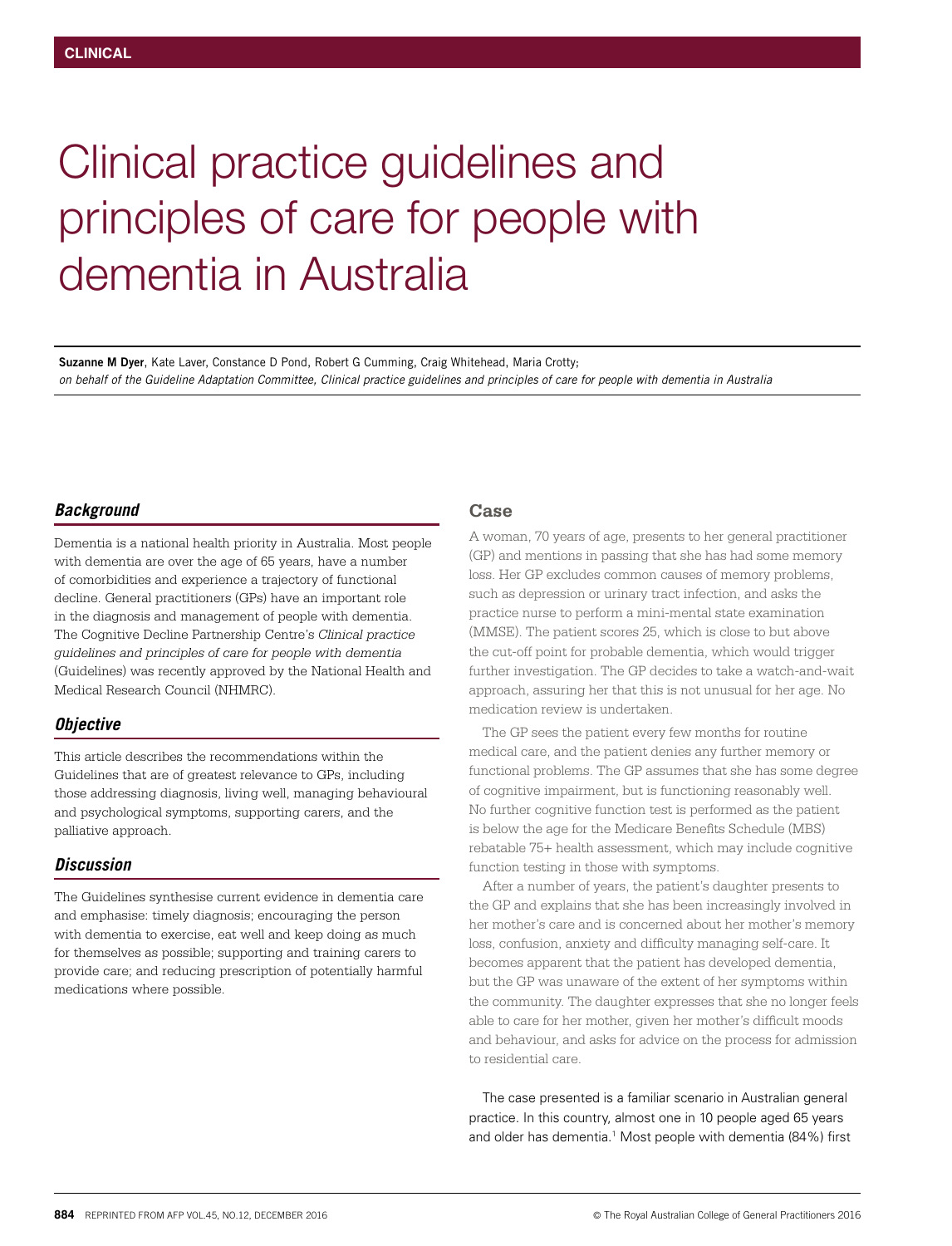report symptoms to their GP,<sup>2</sup> but a delay between the appearance of symptoms and diagnosis of dementia is common.<sup>1</sup> It is estimated that 50% of people with early dementia are not diagnosed when presenting to primary care.<sup>3-5</sup>

The Cognitive Decline Partnership Centre's *Clinical practice guidelines and principles of care for people with dementia* (Guidelines) was approved by the National Health and Medical Research Council (NHMRC) in February 2016.6,7 The Guidelines were developed by adapting the UK's quidelines for dementia<sup>8,9</sup> by a committee of experts in dementia, including carers of people with dementia and a GP. The Guidelines were released for public consultation and were reviewed by many medical colleges, including The Royal Australian College of General Practitioners (RACGP).

The scope and target audience of the Guidelines are broad. This article summarises the recommendations that are most relevant to GPs. They are identified as practice points (PPs), consensus-based recommendations (CBRs) or evidence-based recommendations (EBRs). CBRs are those formulated when a systematic review of available evidence did not identify high-quality evidence to inform the recommendation. PPs were outside the scope of the systematic reviews and were based on expert opinion. Quality of evidence was determined using the grading of recommendations assessment, development and evaluation (GRADE) approach<sup>10</sup> and indicates the confidence in the effect estimate and how likely further research is to have an important impact. Key evidence-based recommendations for GPs are presented in Table 1.

# **Diagnosis**

Although there is often a lengthy gap between the onset of symptoms and the diagnosis of dementia,11,12 the Guidelines state that there is insufficient evidence on the relative benefits and harms to support general population screening (CBR).<sup>13</sup> Nevertheless, GPs should look out for

symptoms of cognitive decline, particularly in those aged ≥75 years (CBR), and investigate symptoms when they are first raised (PP; Figure 1).

Dementia is diagnosed on the basis of clinical criteria following comprehensive clinical assessment (PP; Figure 1), including consideration of delirium and

depression, and a medication review to exclude medications with an adverse effect on cognitive function. Research suggests that GPs may not routinely conduct formal cognitive assessments when investigating symptoms.<sup>14</sup> It is recommended that a validated instrument is used (refer to the Dementia outcomes



#### Figure 1. The assessment process for dementia diagnosis

*CBR, consensus-based recommendation; EBR, evidence-based recommendation; PP, practice point*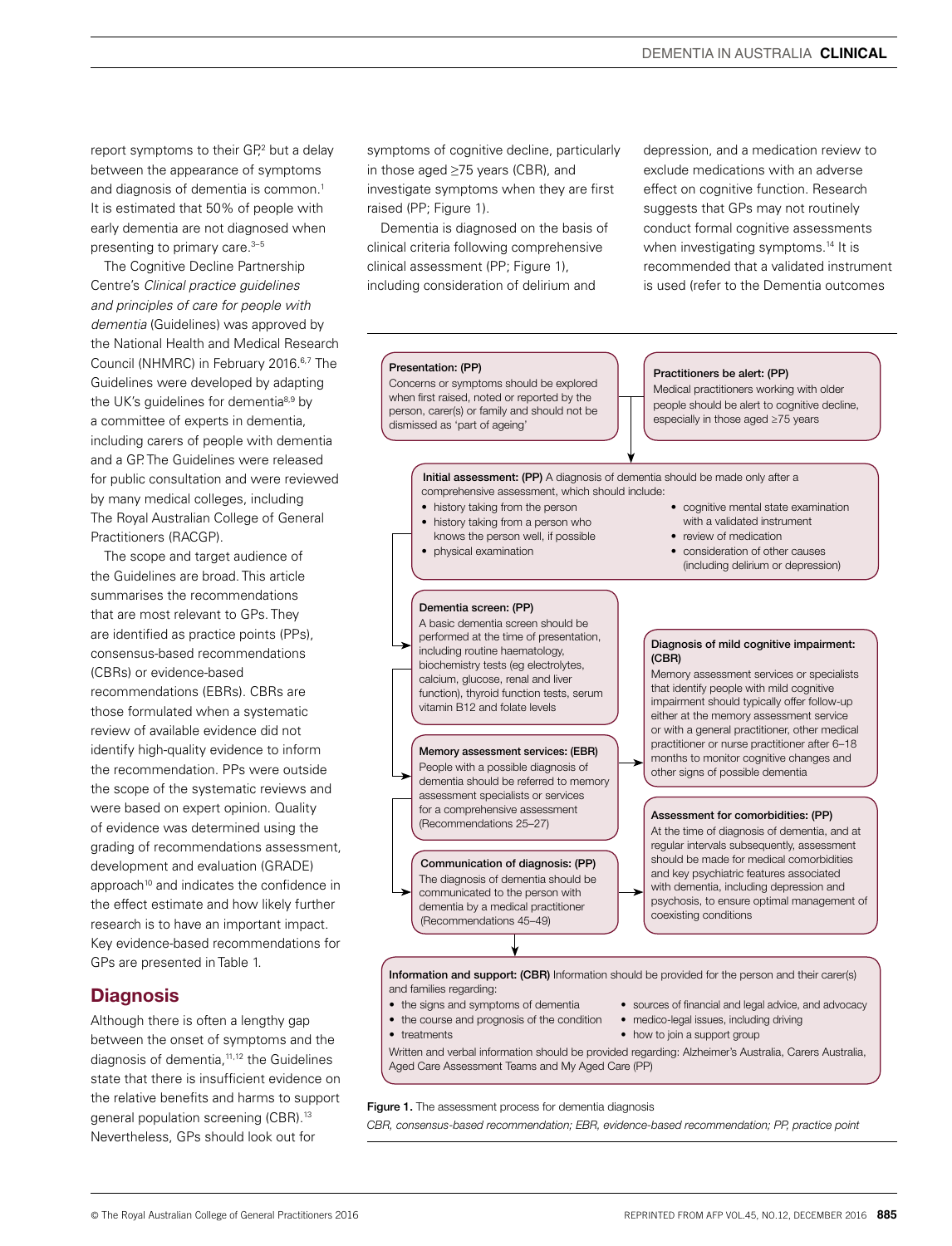measurement suite, available at www.dementia-assessment.com.au; PP). These include the 'GP assessment of cognition' (GPCOG; www.gpcog.com.au), a tool specifically designed for use in primary care settings. At the first assessment, a battery of screening blood tests should be performed (PP; Figure 1).

Structural imaging with computed tomography (CT) or magnetic resonance imaging (MRI) should usually be used to exclude other reversible causes (PP),

but this may not be necessary in people with moderate to severe dementia, or when otherwise inappropriate. The use of 18F-fluorodeoxyglucose positron emission tomography (FDG-PET) and other newer diagnostic technologies, including fluid biomarkers, in routine clinical practice is considered premature (PP).

Research has shown that attending a memory assessment service is associated with improved carer psychosocial status;<sup>15</sup> in a study in The Netherlands, there were

no significant differences in the costs of care between attending a memory clinic and usual care.16 The guidelines recommend that people with a possible diagnosis of dementia should be offered referral to memory assessment specialists or services. GPs should expect that the memory assessment specialist or services should organise referrals for required health and aged care services (PP).

The committee engaged in detailed discussions regarding the manner in which

#### Table 1. Key evidence-based recommendations for implementation by GP, formulated following systematic review of the available evidence

| <b>Recommendation</b><br>type      | Guidance                                                                                                                                                                                                                                                                                                                                                                                                                                                                                                                                                                                                                                                                                                                                                                                                                                                                                                                                                                                                                                                                                                |
|------------------------------------|---------------------------------------------------------------------------------------------------------------------------------------------------------------------------------------------------------------------------------------------------------------------------------------------------------------------------------------------------------------------------------------------------------------------------------------------------------------------------------------------------------------------------------------------------------------------------------------------------------------------------------------------------------------------------------------------------------------------------------------------------------------------------------------------------------------------------------------------------------------------------------------------------------------------------------------------------------------------------------------------------------------------------------------------------------------------------------------------------------|
| EBR (low)                          | Offer referral to memory assessment specialists or services                                                                                                                                                                                                                                                                                                                                                                                                                                                                                                                                                                                                                                                                                                                                                                                                                                                                                                                                                                                                                                             |
| EBR (low)                          | Occupational therapy interventions, including assistive technologies, tailored interventions to improve independence, and<br>environmental assessment and modification are useful for those living in the community                                                                                                                                                                                                                                                                                                                                                                                                                                                                                                                                                                                                                                                                                                                                                                                                                                                                                     |
| EBR (low)                          | Exercise is important for people with dementia; if appropriate, refer to a physiotherapist or exercise physiologist                                                                                                                                                                                                                                                                                                                                                                                                                                                                                                                                                                                                                                                                                                                                                                                                                                                                                                                                                                                     |
| EBR (low)                          | The impact of behavioural and psychological symptoms of dementia can be reduced by providing person-centred care (care that<br>is consistent with the 10 principles of dignity in care)                                                                                                                                                                                                                                                                                                                                                                                                                                                                                                                                                                                                                                                                                                                                                                                                                                                                                                                 |
| EBR (low)                          | Carer(s) and families of a person with behavioural and psychological symptoms of dementia should be offered training in<br>communicating effectively, managing symptoms, management planning, activity planning, problem solving, and environmental<br>modifications                                                                                                                                                                                                                                                                                                                                                                                                                                                                                                                                                                                                                                                                                                                                                                                                                                    |
| <b>EBR</b><br>(very low<br>to low) | People who develop behavioural and psychological symptoms of dementia should be offered involvement in meaningful activities<br>that are individually tailored and, ideally, multicomponent. Individual activities that have evidence of benefits include music and/or<br>dancing, support and counselling, and reminiscence therapy for depression and/or anxiety; and behavioural management, music<br>and/or dancing, massage or reminiscence therapy for agitation                                                                                                                                                                                                                                                                                                                                                                                                                                                                                                                                                                                                                                  |
| <b>EBR</b><br>(low)                | If an observational pain assessment tool indicates a person with dementia is likely to be in pain, analgesic medication should be<br>trialled for a set time period in a stepwise manner                                                                                                                                                                                                                                                                                                                                                                                                                                                                                                                                                                                                                                                                                                                                                                                                                                                                                                                |
| <b>EBR</b><br>(moderate)           | The role of antidepressants in the treatment of depression in people with dementia is uncertain. Nevertheless, people with<br>dementia with a history of major depression (prior to developing dementia) who develop comorbid major depression should be<br>treated in the usual way                                                                                                                                                                                                                                                                                                                                                                                                                                                                                                                                                                                                                                                                                                                                                                                                                    |
| <b>EBR</b><br>(moderate)           | Antipsychotic medications should not usually be prescribed to people with mild-to-moderate behavioural and psychological<br>symptoms of dementia because of the increased risk of cerebrovascular adverse events and death                                                                                                                                                                                                                                                                                                                                                                                                                                                                                                                                                                                                                                                                                                                                                                                                                                                                              |
| <b>EBR</b><br>(moderate)           | People with severe behavioural and psychological symptoms of dementia (ie psychosis and/or agitation/aggression) causing<br>significant distress to themselves or others, may be offered treatment with an antipsychotic medication if the following is followed:<br>• Discuss the benefits and risks openly with the person with dementia, their carers and family, assessing cerebrovascular risk<br>factors and considering the possible increased risk of stroke/transient ischaemic attack and adverse cognitive effects<br>• Clearly document the target symptoms<br>• Consider the effect of comorbidities, including depression<br>• An individual risk-benefit analysis should inform the choice of antipsychotic<br>• Commence with a low dose and titrate as necessary<br>• Carefully monitor for side effects including metabolic syndrome<br>• Discontinue treatment within one to two weeks if not efficacious<br>• Conduct assessment, recording any changes in symptoms and cognition at 4-12 week intervals, considering whether ongoing<br>treatment with antipsychotics is necessary |

*EBR, evidence-based recommendation*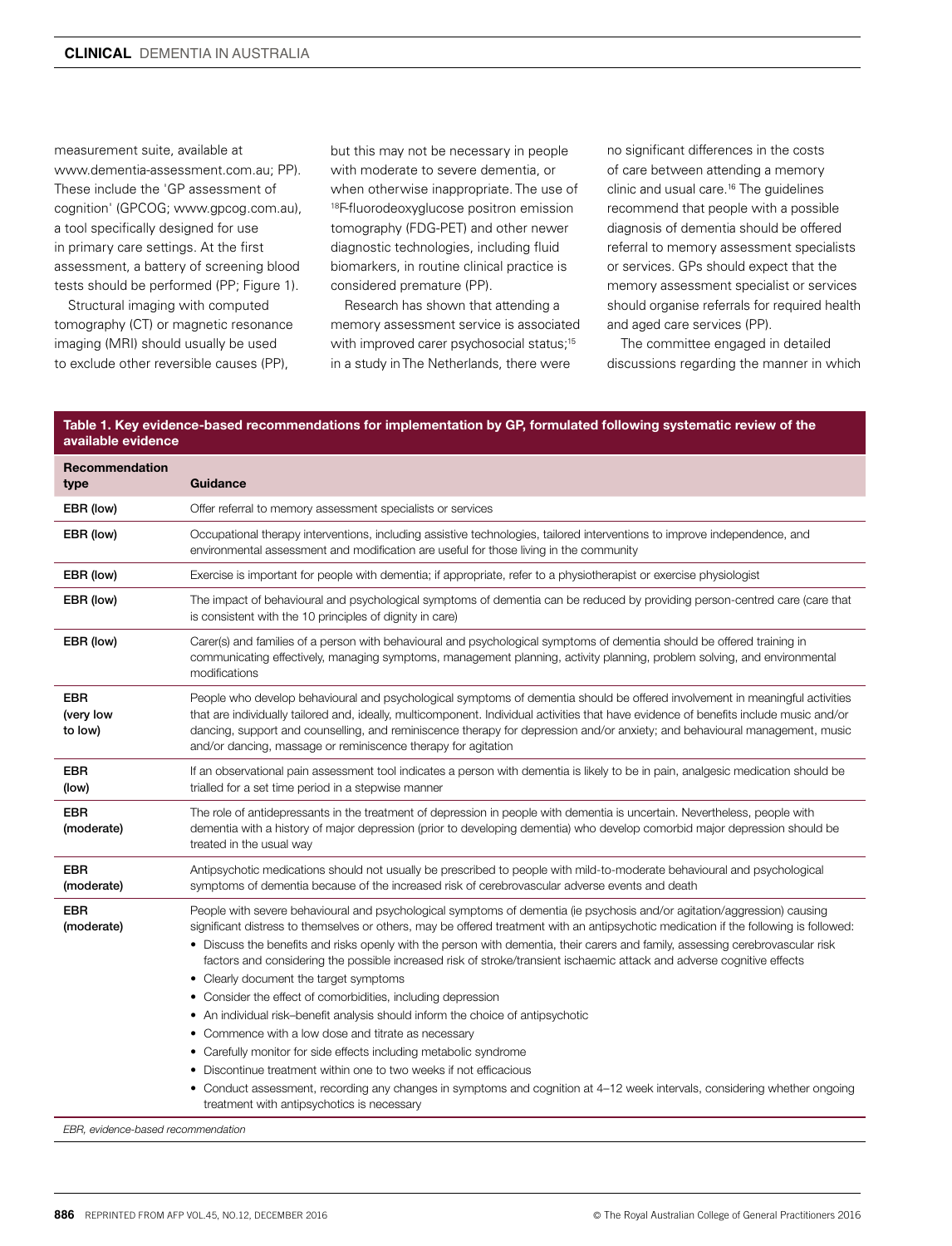medical practitioners should communicate the diagnosis of dementia. Key principles (as outlined in the recommendations) are presented in Table 2.

## Support for carers

Carers also need to have their health regularly reviewed and need to be made aware of respite services. There is a large body of research showing that providing comprehensive training for those who provide informal, unpaid support and care for a person with dementia (carers) can delay functional decline, reduce symptoms such as agitation and improve quality of life in the person with dementia and their carer(s).17–20 Alzheimer's Australia and Carers Australia are good sources of information and support programs.

## Living well and promoting independence

There is an increasing focus on promoting good health and independence in people with dementia. Consumers have been advocating for rehabilitation for people with dementia, and the government's home care packages are now underpinned by the principles of restorative care and re-enablement<sup>21</sup> There is evidence that

occupational therapy programs<sup>22</sup> and regular exercise can delay functional decline (EBRs, low; Table 1).<sup>23</sup> GPs should support patients with dementia to maintain a healthy, balanced diet (PP). An appointment with a dentist is recommended after diagnosis to determine a long-term treatment plan (PP).

## Management of cognitive symptoms: Acetylcholinesterase inhibitors and memantine

Many people with Alzheimer's disease in Australia receive prescriptions for acetylcholinesterase inhibitors (subsidised by the Pharmaceutical Benefits Scheme [PBS]).24 There is evidence that these agents can improve cognitive function and independence in activities of daily living in those with mild to moderately severe dementia (EBR, low).<sup>25</sup> For a PBSsubsidised prescription, the condition must be confirmed by a specialist.

Recent evidence has also shown benefits of acetylcholinesterase inhibitors in people who have dementia with Lewy bodies, Parkinson's disease dementia,<sup>26</sup> vascular dementia<sup>27-30</sup> and severe Alzheimer's disease (EBRs, low). In addition, the combination of an acetylcholinesterase inhibitor plus memantine has been shown to improve cognition and reduce symptoms such as distress and agitation (EBR, low).31 However, these indications and combination therapy are not currently listed on the PBS. Medication review should be conducted within approximately one month of commencing therapy, assessing possible adverse effects and evaluating the appropriate dose, and within six months to consider if there is a demonstrated improvement in quality of life, behaviour and cognitive symptoms for prescription to be continued under the PBS.

The Guidelines recommend regular medication review that includes considering discontinuation (PP). Acetylcholinesterase inhibitors are not recommended for mild cognitive impairment (EBR, low).<sup>32</sup>

# Management of other symptoms

Symptoms such as agitation, distress, apathy and depression are common in people with dementia. These symptoms are frequently expressions of unmet

| Table 2. Recommendations addressing communicating the diagnosis of dementia |                                                                                                                                                                                                                                                                                                                                                                                                                                                                                                                                                                                                                                                                            |  |
|-----------------------------------------------------------------------------|----------------------------------------------------------------------------------------------------------------------------------------------------------------------------------------------------------------------------------------------------------------------------------------------------------------------------------------------------------------------------------------------------------------------------------------------------------------------------------------------------------------------------------------------------------------------------------------------------------------------------------------------------------------------------|--|
| Recommenda-<br>tion type                                                    | Guidance                                                                                                                                                                                                                                                                                                                                                                                                                                                                                                                                                                                                                                                                   |  |
| <b>PP</b>                                                                   | Follow the 'Talk to me' good communication guide and Alzheimer's Australia Dementia language guidelines when communicating<br>with people with dementia (www.fightdementia.org.au)                                                                                                                                                                                                                                                                                                                                                                                                                                                                                         |  |
| PP                                                                          | Use an individual, gradual, respectful and honest approach when communicating the diagnosis                                                                                                                                                                                                                                                                                                                                                                                                                                                                                                                                                                                |  |
| <b>PP</b>                                                                   | People have the right to know or not know their diagnosis. If the person with dementia indicates that they do not wish to know<br>their diagnosis, although this is rare, this desire should be respected. Ensure that the carer(s) and family receive adequate support<br>and manage the consequences of this (eg driving). Resolve conflicts, such as when the carer(s) and family request the diagnosis<br>not be communicated to the person with dementia, by further discussions over time. Provide information about dementia clearly,<br>and emphasise that progression is often slow, treatments for symptoms are available and research into a cure is continuing |  |
| <b>PP</b>                                                                   | After diagnosis, those with a history of depression and/or self-harm may be at particular risk in the first few months. While<br>instances of self-harm or suicide are believed to be uncommon, support through counselling should be offered                                                                                                                                                                                                                                                                                                                                                                                                                              |  |
| <b>CBR</b>                                                                  | After diagnosis, provide the person with dementia, their carer(s) and family with accessible information in verbal and written forms<br>about dementia signs and symptoms, course and prognosis, treatments, medico-legal issues, including driving and sources of<br>advice on financial, and legal and advocacy matters                                                                                                                                                                                                                                                                                                                                                  |  |
| <b>PP</b>                                                                   | Provide information in a verbal and written form on community services, and record the advice and information given. Include<br>information on services available through Alzheimer's Australia, Carers Australia, Aged Care Assessment Teams and MyAged Care                                                                                                                                                                                                                                                                                                                                                                                                              |  |
| CBR, consensus based recommendation; PP, practice point                     |                                                                                                                                                                                                                                                                                                                                                                                                                                                                                                                                                                                                                                                                            |  |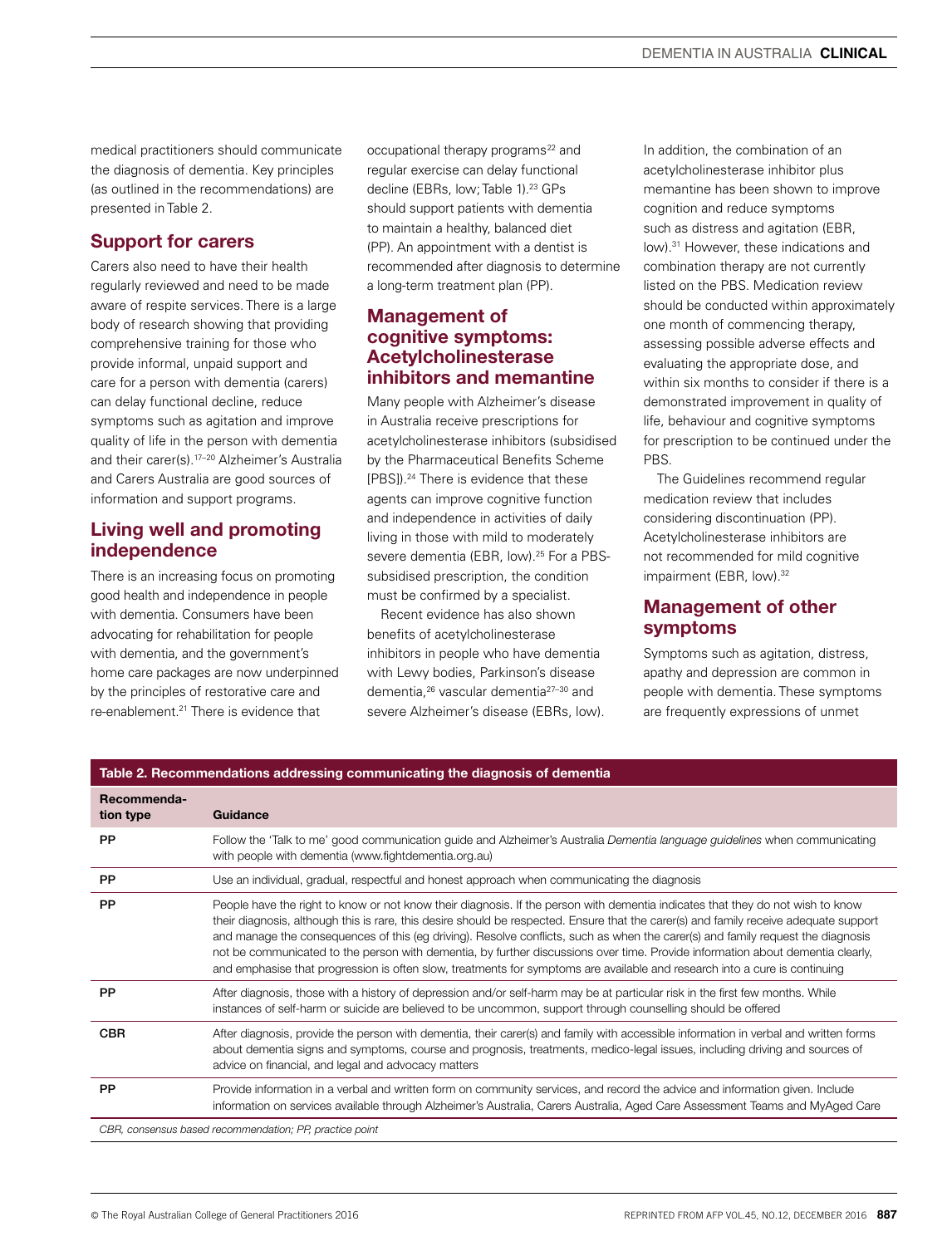needs (eg lack of interesting activities or privacy, pain, need to eliminate, hunger or communication problems), and the first step is to identify and address these needs (PP). People with symptoms should be offered comprehensive assessment using an ABC approach (antecedents, behaviour description and consequence; PP). Symptoms should be measured using objective, validated tools so that the behaviours and effectiveness of any treatments can be monitored (PP). Non-pharmacological approaches, such as engaging the person with dementia in activities that are interesting and meaningful, should be implemented first (PP).

If someone is suspected to be in pain, a trial of analgesic medication should be undertaken with a stepped approach<sup>33</sup> (EBR, low; Table 1). Medication, particularly opioids, should be used to complement, not replace, other options and only be used for a specified period (PP). Only if patients with dementia have severe behavioural and psychological symptoms of dementia (eg psychosis and/or agitation/aggression) should treatment with an antipsychotic medication be considered, given the increased risk of death and cerebrovascular adverse events associated with such medications (EBR, moderate). People who have dementia with Lewy bodies should not be prescribed antipsychotics as there is a high risk of extrapyramidal adverse effects (PP). For detailed recommendations on antipsychotics and other pharmacological treatments, refer to the full version of the Guidelines.<sup>6</sup> Key evidence-based recommendations are provided in Table 1.

# Ethical and legal issues

It is important to always seek valid, informed consent from patients when they have capacity, otherwise, the relevant laws for the jurisdiction should be followed (PP). It is also important to discuss the use of an enduring guardianship, enduring power of attorney and advance care plans with patients with dementia, their carer(s) and family while they have capacity (PP).

## Palliative approach

A number of practice points addressing the palliative approach are provided in the full version of the Guidelines. The key points are that a palliative care service should be involved, when necessary, and that food and drink should continue to be offered. Consider referral to a speech pathologist for assessment of swallowing and feeding. For people with severe dementia, artificial feeding should not usually be used and any decisions regarding rehydration should involve the carer(s) and family.

## **Conclusions**

New Guidelines for dementia provide practical recommendations for dementia care in Australia. The Guidelines emphasise timely diagnosis, living well with dementia, non-pharmacological management of behavioural and psychological symptoms, and supporting carers. GPs should refer to the full Guidelines for more detail. Work is underway to produce a consensus guide that addresses complex issues faced by GPs in more detail. This is expected to be released in 2017.

#### Declaration

This article is prepared for the purposes of dissemination of the Guidelines, and although it is targeted to a different audience, by necessity, it includes some duplication of material included in other dissemination articles published in the *Medical Journal of Australia*, <sup>7</sup> *Australasian Journal of Ageing*<sup>34</sup> and *Australian Occupational Therapy Journal*. 35

#### Authors

Suzanne M Dyer PhD, GradCertPH, BSc (Hons), Senior Researcher, Flinders University, Adelaide, SA

Kate Laver PhD, MClinRehab, BAppSc (OT); NHMRC–ARC Dementia Research Development Fellow, Flinders University, Adelaide, SA. Kate. Laver@flinders.edu.au

Constance D Pond MBBS, FRACGP, PhD: Professor, Discipline of General Practice University of Newcastle, NSW

Robert G Cumming MBBS, MPH, PhD, Professor of Epidemiology, University of Sydney, Sydney, NSW Craig Whitehead FAFRM, FRACP, Regional Clinical Director of Rehabilitation and Aged Care, Southern Adelaide Health Service, Flinders University, Adelaide, SA

Maria Crotty MPH, PhD, FAFRM, Professor of Rehabilitation Flinders University, Adelaide, SA on behalf of the Guideline Adaptation Committee, *Clinical practice guidelines and principles of care for people with dementia in Australia*.

Competing interests: A procedure was in place for managing conflicts of interest during development of the Guidelines, details can be viewed in the full Guideline document.

Provenance and peer review: Not commissioned, externally peer reviewed.

#### Acknowledgements

The guideline recommendations discussed in this article were formulated by the voting members of the Guideline Adaptation Committee comprising Robert G Cumming (Chair), Meera R Agar, Kaarin J Anstey, Elizabeth Beattie, Henry Brodaty, Tony Broe, Lindy Clemson, Maria Crotty, Margaret Dietz, Brian M Draper, Leon Flicker, Margeret Friel, Louise Mary Heuzenroeder, Susan Koch, Susan Kurrle, Rhonda Nay, C Dimity Pond, Jane Thompson, Yvonne Santalucia, Craig Whitehead and Mark W Yates. This work was supported by the NHMRC Partnership Centre on Dealing with Cognitive and Related Functional Decline in Older People (grant no. GNT9100000).

#### References

- 1. Australian Institute of Health and Welfare. Dementia in Australia. Canberra: AIHW, 2012.
- 2. Speechly C, Bridges-Webb C, Passmore E. The pathway to dementia diagnosis. Med J Aust 2008;189(9):487–89.
- 3. Milne A, Culverwell A, Guss R, Tuppen J, Whelton R. Screening for dementia in primary care: A review of the use, efficacy and quality of measures. Int Psychogeriatr 2008;20(5):911–26.
- 4. Alzheimer's Society. Dementia diagnosis rates 2015. London: Alzheimer's Society, 2016. Available at www.alzheimers.org.uk/site/ scripts/documents\_info.php?documentID=2165 [8 October 2015].
- 5. Boustani M, Peterson B, Hanson L, Harris R, Lohr KN. Screening for dementia in primary care: A summary of the evidence for the U.S. Preventive Services Task Force. Ann Intern Med 2003;138(11):927–37.
- 6. Guideline Adaptation Committee. Clinical practice guidelines and principles of care for people with dementia. Sydney: NHMRC Cognitive Decline Partnership Centre, 2016.
- 7. Laver K, Cumming RG, Dyer SM, et al. Clinical practice guidelines for dementia in Australia. Med J Aust 2016;204(5):191–93.
- 8. The ADAPTE Collaboration. The ADAPTE process: Resource toolkit for guideline adaptation. ADAPTE, 2009.
- 9. National Institute for Health and Care Excellence. Dementia: Supporting people with dementia and their carers in health and social care. London: NICE, 2006.
- 10. Guyatt G, Oxman AD, Akl EA, et al. GRADE guidelines: 1. Introduction – GRADE evidence profiles and summary of findings tables. J Clin Epidemiol 2011;64(4):383–94.
- 11. Bradford A, Kunik ME, Schulz P, Williams SP, Singh H. Missed and delayed diagnosis of dementia in primary care: Prevalence and contributing factors. Alzheimer Dis Assoc Disord 2009;23(4):306–14.
- 12. Koch T, Iliffe S, project E-E. Rapid appraisal of barriers to the diagnosis and management of patients with dementia in primary care: A systematic review. BMC Fam Pract 2010;11:52.